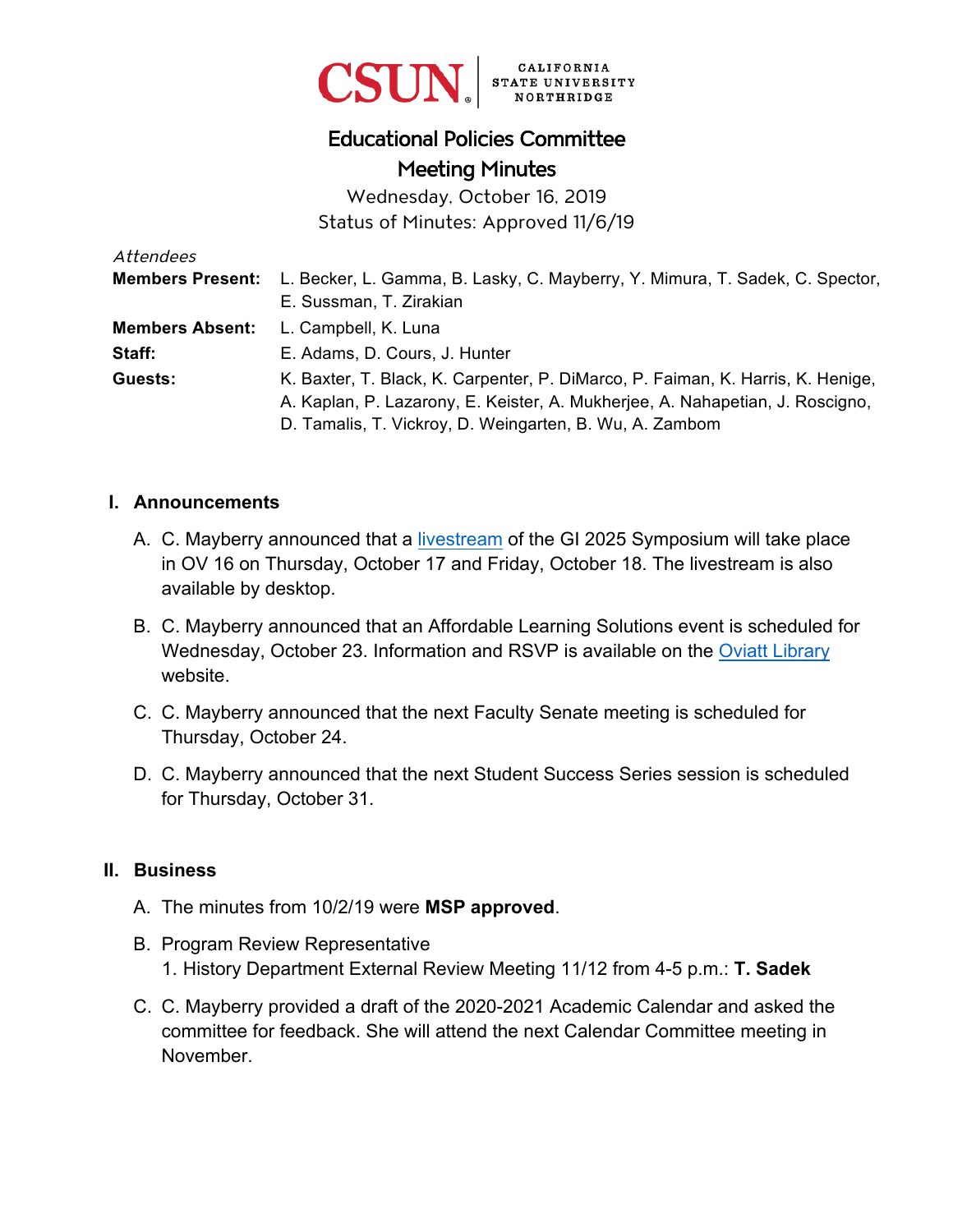- D. As announced at the last EPC meeting, the ASCSU is seeking feedback on Resolution AS-3397-19/AA (Towards Implementation of an Ethnic Studies System Requirement). C. Mayberry asked committee members to provide feedback by October 23 so she may submit a response on behalf of EPC. She also reminded the committee that any faculty member may submit feedback through the link provided.
- E. Early Implementation

*(Returning from 10/2/19)* **College of Science and Mathematics** 

#### *Biology New Course*

- 1. BIOL 213 Human Anatomy for Health Sciences (3). **MSP approved** for Spring 2020 implementation.
- F. College of Science and Mathematics

*(Returning from 10/2/19)*

#### *Biology*

## *New Course*

1. BIOL 292/L – Wild SoCal and Field Studies (2/1). **MSP approved**.

## *Geological Sciences*

## *New Course*

2. GEOL 113 – Earth and Life Through Time (2). **MSP approved**.

# *Mathematics*

## *New Courses*

- 3. MATH 444 Statistical Modeling (3). **MSP approved**.
- 4. MATH 445 Statistical Foundations to Machine Learning (3). **MSP approved**.

## G. College of Humanities

*(Returning from 10/2/19)*

## *Philosophy*

## *Program Modification*

1. Philosophy, B.A. – Standard Major. **MSP approved**.

#### *New Course*

2. PHIL 240 – Environmental Ethics (3). **MSP approved** with addition of cross-listing statement.

## *Liberal Studies*

## *New Course*

3. SUST 240 – Environmental Ethics (3). **MSP approved** with addition of cross-listing statement.

## *Program Modification*

4. Sustainability Minor. **MSP approved**.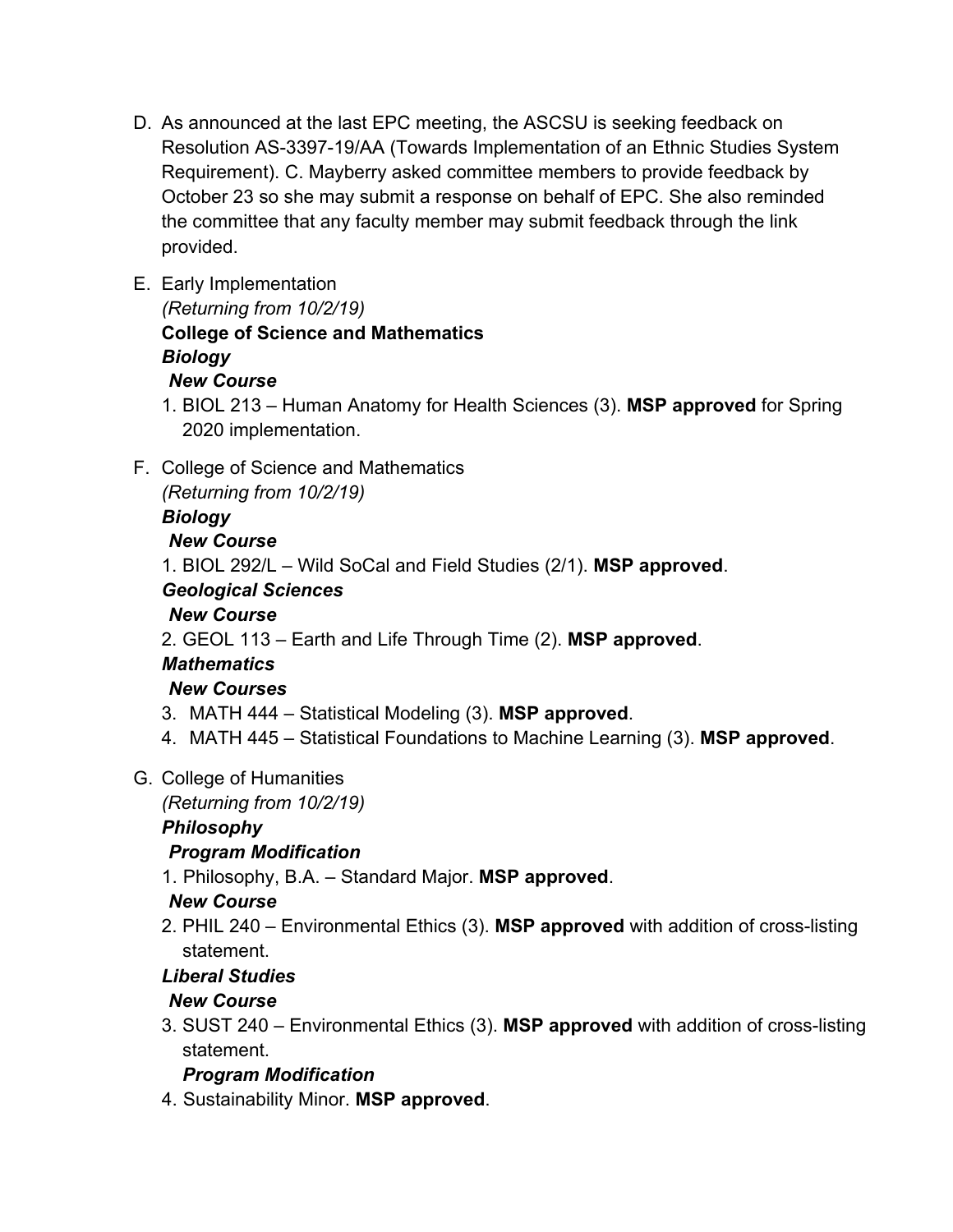# *Linguistics and TESL*

#### *New Course*

5. LING 303 – Human Language: Defining our Biological Identity (3). **MSP approved**.

H. Mike Curb College of Arts, Media and Communication

*The following items (H.1.-H.2.) were informational and not voted on.*  1. Cinema and Television Arts, B.A. – Option in Television Production Memo **Previously Offered Experimental Topic (Spring 2020)**  2. ART 396SD – Social Impact Design (3)

I. Mike Curb College of Arts, Media and Communication

*Art*

## *New Course*

1. ART 389CS – Impact Design CS (3). **MSP approved** with revisions.

## *Communication Studies*

## *Course Deletions*

- 2. COMS 400A Directing Oral Performance (1). **MSP approved**.
- 3. COMS 400B Directing Oral Performance (2). **MSP approved**.

## *Cinema and Television Arts*

## *New Courses*

- 4. CTVA 363 Immersive Production (3). **MSP approved** as Fundamentals of Immersive Production. Uncheck GE box on the form.
- 5. CTVA 364 Interactive Production (3). **MSP approved** with revisions.
- 6. CTVA 462 Intermediate Immersive Production (3). **MSP approved**.
- 7. CTVA 463CS Emerging Media Capstone (3). **MSP approved** with revisions.

## *Program Modification*

8. Cinema and Television Arts, B.A. – Option in Multimedia Production. **MSP approved**. *Theatre* 

#### *Course Modification*

9. TH 345 – Acting on Camera (3). **MSP approved**.

#### *Program Modification*

10. Theatre Minor. **MSP approved**.

## *Music*

## *Course Deletions*

- 11. MUS 319AL Jazz Improvisation III Lab (1). **MSP approved**.
- 12. MUS 319BL Jazz Improvisation IV Lab (1). **MSP approved**.

## *Course Modifications*

- 13. MUS 319A Jazz Improvisation III (1). **MSP approved** with revisions.
- 14. MUS 319B Jazz Improvisation IV (1). **MSP approved** with revisions.
- 15. MUS 303A History of Popular Music in America I (3). **MSP approved** with revisions.
- 16. MUS 393A Music Industry Studies I (3). **MSP approved** with revisions.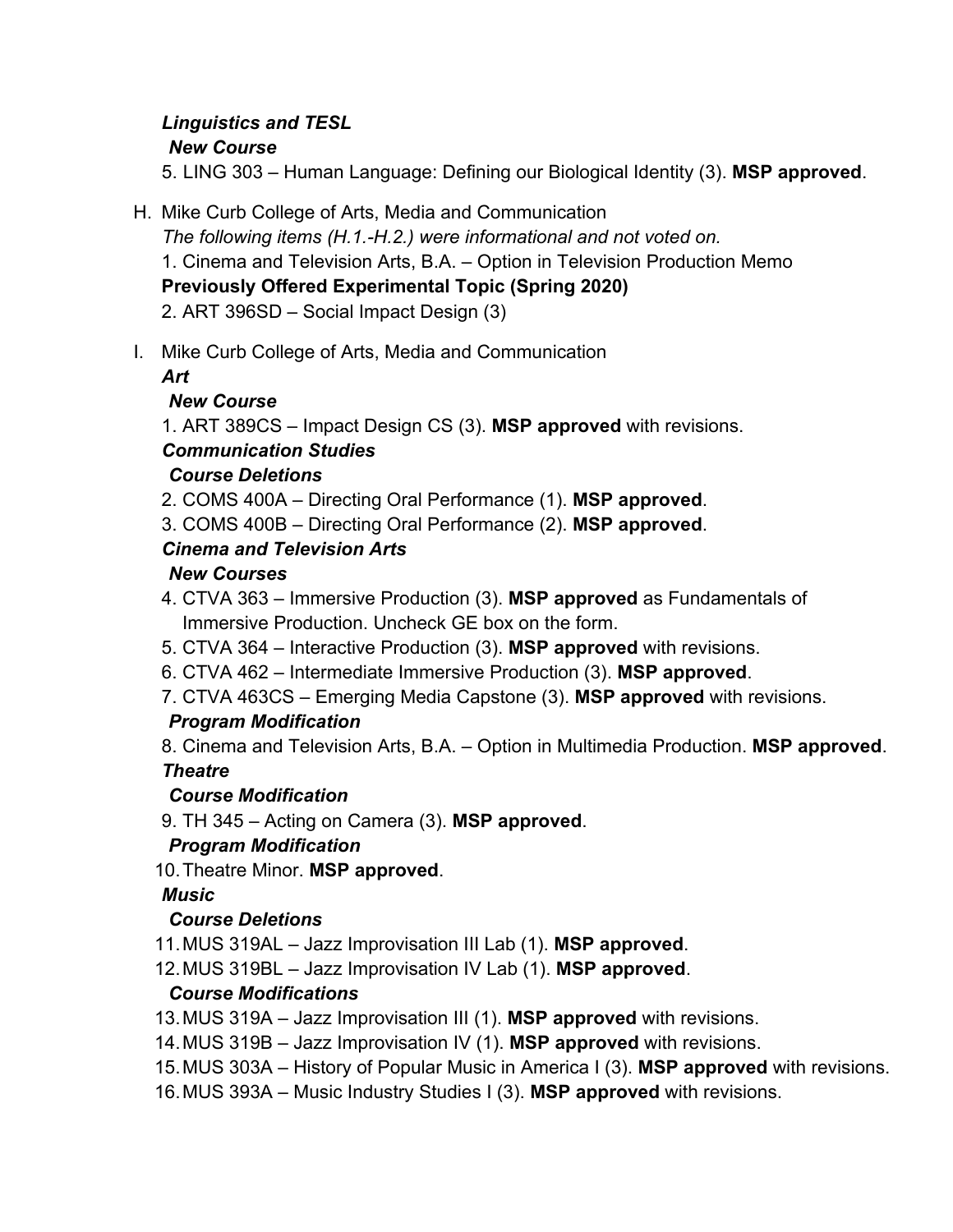- 17. MUS 393B Music Industry Studies II (3). **MSP approved** with revisions.
- 18. MUS 493C Music Industry Practicum (1). **MSP approved** with revisions. *New Course*
- 19. MUS 466 Digital Marketing, Promotion and Analytics in the Music Industry (2). **Tabled by the college**.

#### *Program Modifications*

- 20. Music, B.A. Option in Music Industry Studies. **Tabled by the college**.
- 21. Music, B.A. All Options. **MSP approved** with revision to catalog copy.
- 22. Music, B.M. All Options. **MSP approved** with revision to catalog copy.

## *GE Pattern Modifications (Provisionally Approved by Academic Affairs Council)*

- 23. Music, B.A. Option in Music Industry Studies. **MSP approved**.
- 24. Music, B.A. Options in Music Therapy, Music Education, Breadth Studies. **MSP approved**.
- 25. Music, B.M. Option in Composition: Commercial and Media Writing. **MSP approved**.
- 26. Music, B.M. All Other Options except Composition: Commercial and Media Writing. **MSP approved**.
- J. College of Engineering and Computer Science

#### *Computer Science*

## *New Courses*

- 1. COMP 442 Machine Learning Principles (3). **MSP approved** with revisions.
- 2. COMP 492 Projects in Data Science (3). **MSP approved**.

#### *New Program*

3. Data Science Minor. **MSP approved**.

## *Program Modification*

4. Computer Science, B.S. **Postponed** due to lack of time.

## *Civil Engineering and Construction Management*

## *Course Modifications (C-Classification Changes from C-15 to C-16)*

- 5. CM 110L Construction Drawings Lab (1). **Postponed** due to lack of time.
- 6. CM 210L Construction Contract Documents Lab (1). **Postponed** due to lack of time.
- 7. CM 309 Construction Applications in Construction Management (2). **Postponed** due to lack of time.
- 8. CM 310L Construction Estimating Lab (1). **Postponed** due to lack of time.
- 9. CM 312L Project Cost Control, Planning and Scheduling Lab (1). **Postponed** due to lack of time.
- 10. CM 336L Fundamentals of Green Buildings Lab (1). **Postponed** due to lack of time.
- 11. CM 415L Fundamentals of Construction Management Lab (1). **Postponed** due to lack of time.
- 12. CM 449 Dispute Prevention (1). **Postponed** due to lack of time.
- 13. CM 488A Construction Senior Design I (2). **Postponed** due to lack of time.
- 14. CM 488B Construction Senior Design II (2). **Postponed** due to lack of time.